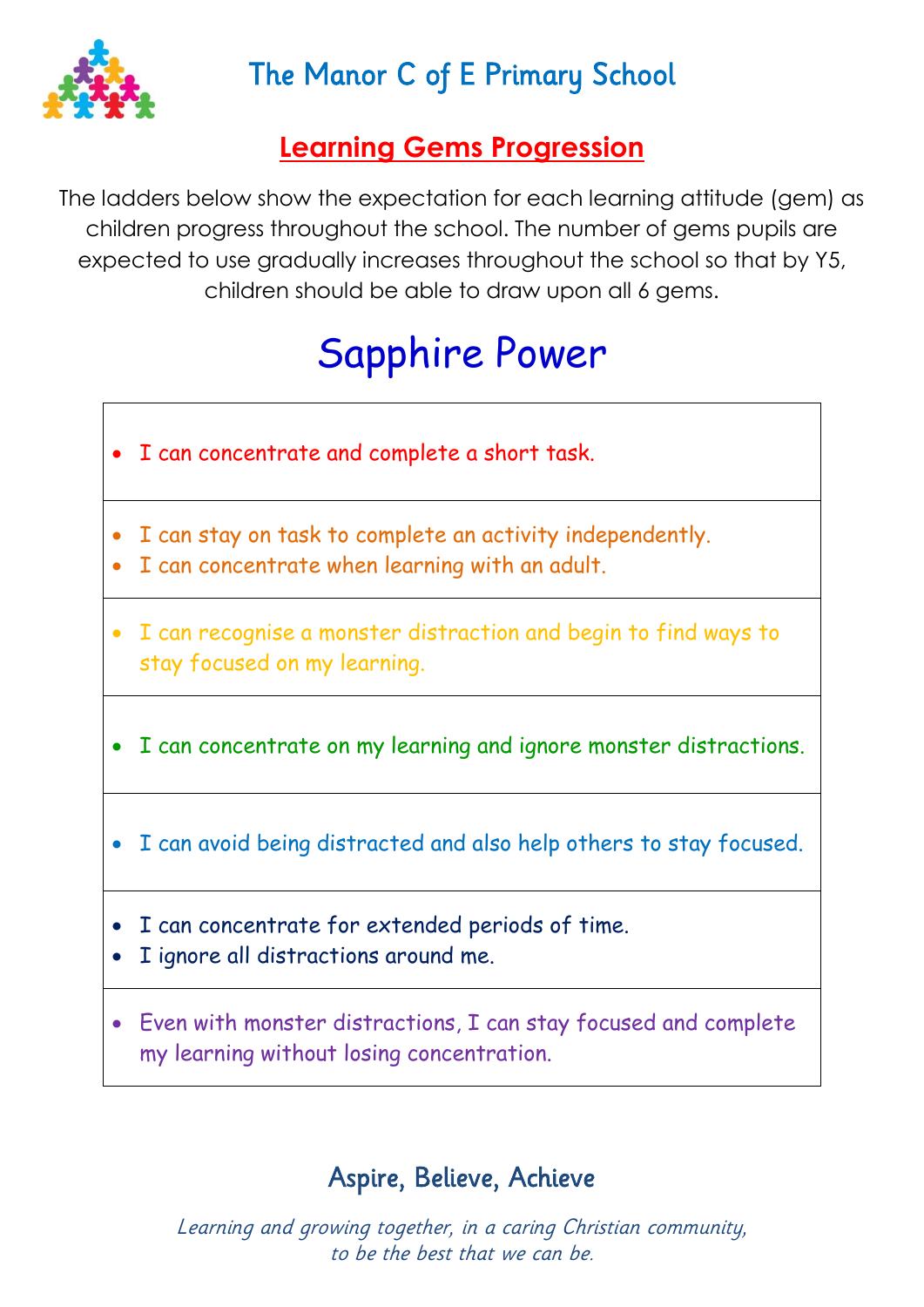# Ruby Power

- I smile a lot and get on with others.
- I listen to others when they talk- I use my eyes and ears.
- I accept praise from others and recognise my own successes.
- I am pleased when others do well.
- I encourage others to learn and praise them when they've been successful, saying what it is they did to be successful.
- I can pick out examples of what I have done well.
- I praise others by telling them why what they did was good.
- I understand how others might feel when they make a mistake, or are disappointed; I try to cheer them up.
- I notice when others need help and I offer to support them.
- I carry out random acts of kindness to make others feel valued.
- I can talk about my positive qualities as a learner and as a person.
- I can recognise qualities in others that make them capable learners and good people.
- I take part in acts of kindness around the school and in the local community.
- I can identify and share my strengths and successes and support others if they feel vulnerable.

#### Aspire, Believe, Achieve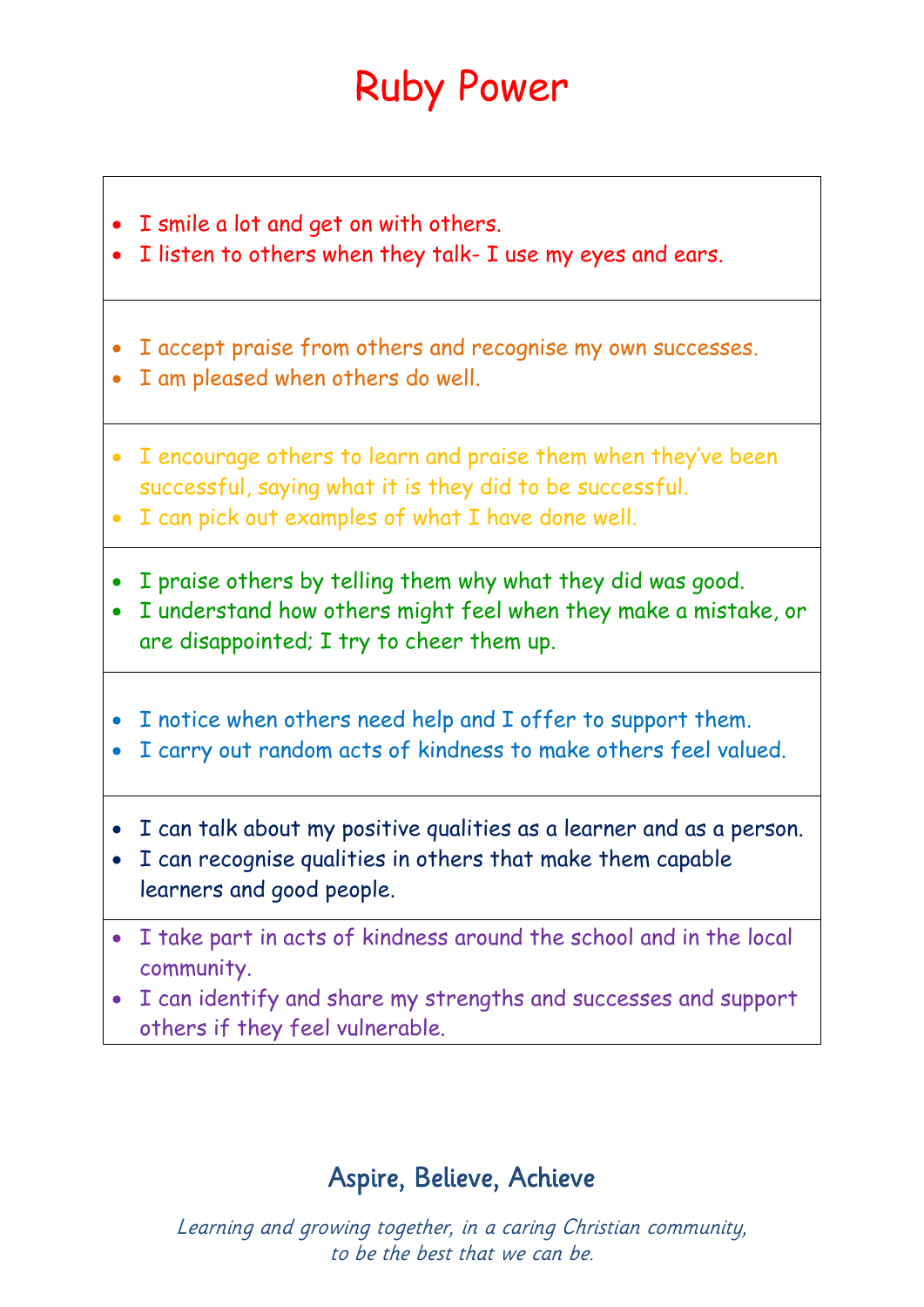# Emerald Power

- I stay cheerful when things don't go my way.
- I am happy to try new things.
- I will try for myself before I ask for help.
- I know it's okay to make mistakes, and keep smiling when I do.
- I learn from my mistakes and am happy to try again.
- I like challenges.
- I work hard to improve my learning.
- I can use different strategies to help myself when I get stuck.
- I know that finding things difficult is part of improving my learning; I keep calm and keep on going.
- When given feedback, I try hard to follow suggestions for improvement.
- I pay close attention to feedback and use it to help me polish my skills.
- I will choose tasks that provide me with a suitable challenge to help me improve.
- I can evaluate how effective different strategies were and apply these in different contexts when I am stuck.
- I respond positively to challenge and tackle tricky tasks with enthusiasm.
- I always want to improve my learning and am happy to try again in order to develop my skills.
- I love challenges and understand why making mistakes and getting over them is an important way to improve my learning.
- I feel pride when I accomplish learning that has been difficult to achieve.
- I recognise when learning is not challenging enough and can think of ways to raise the level for myself.

#### Aspire, Believe, Achieve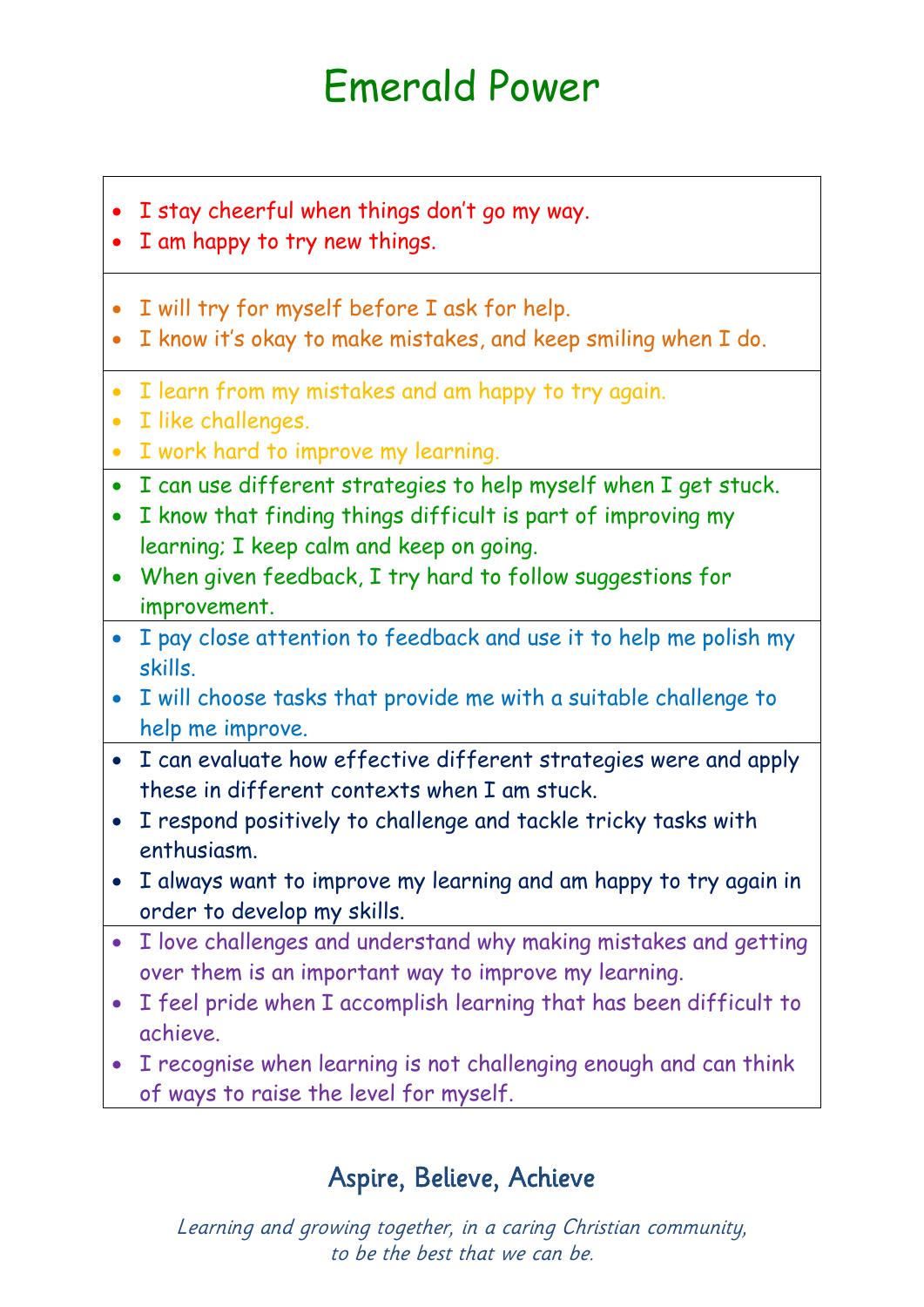- I notice problems and, with some help, can ask questions about it.
- I can solve some problems with a little help and encouragement from adults.
- I try to solve some of my own problems, rather than relying on an adult.
- I know where to find help if I need it.
- I like to tackle little problems that I have noticed.
- When faced with problems, I solve them myself if I can; if it is tough I can talk to others about it.
- I can use what I already know in a new situation to solve problems independently.
- When faced with a problem, I can decide if it's best to solve it alone or with the help of others.
- I can use lots of different resources to find out information for myself.
- When faced with a problem, I take responsibility for solving it.
- I can work effectively within a group to solve a problem
- When faced with different problems I help others to see their responsibility in solving it.
- I get a real buzz from solving problems; I look for them everywhere and try to solve them.
- I can think creatively when solving problems.

#### Aspire, Believe, Achieve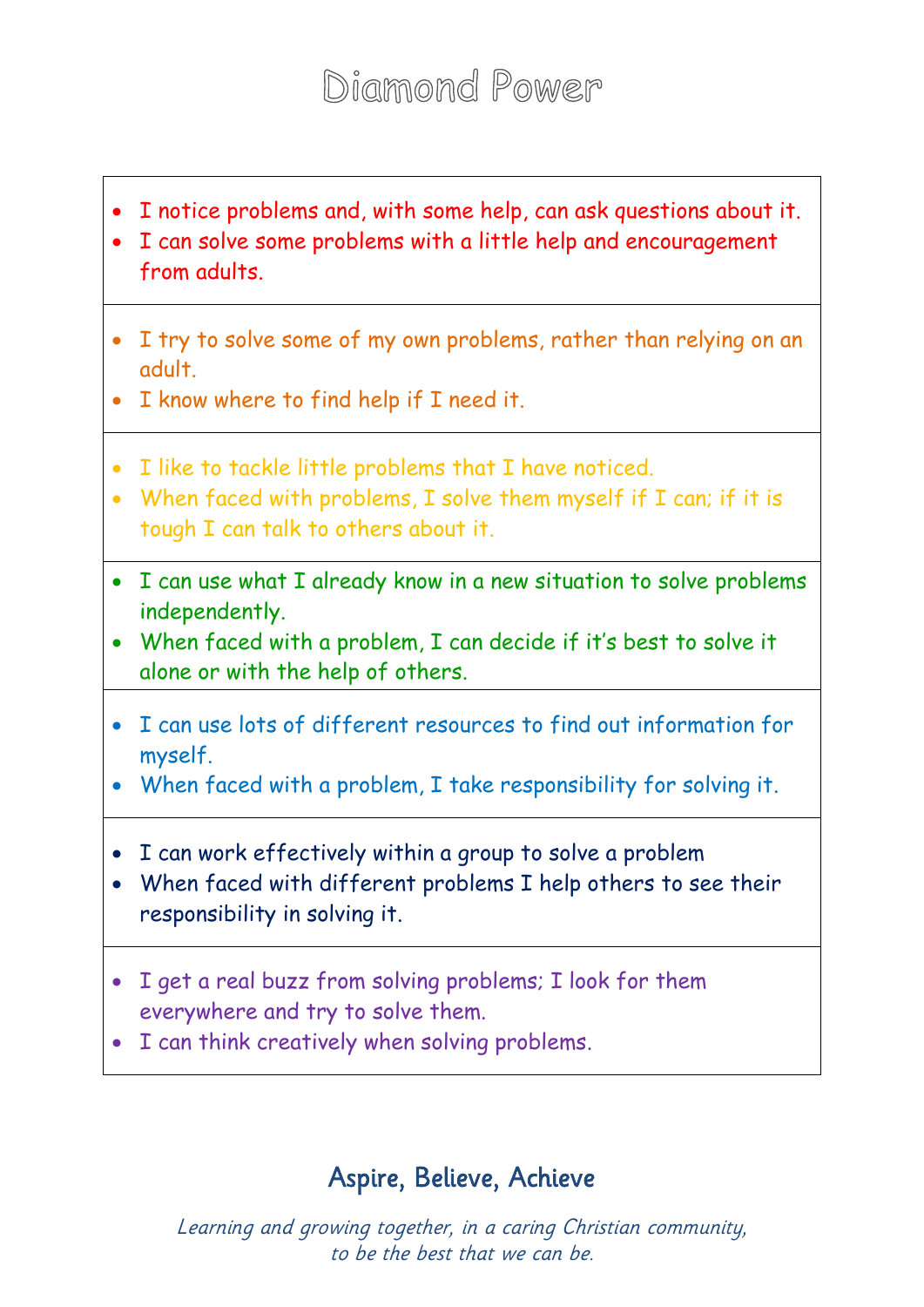## Topaz Power

- I have lots of my own ideas and will share them.
- I can play imaginatively.
- I can talk about my learning.
- I can use my own ideas in learning.
- I can answer questions about what I have learnt.
- I can ask questions to find out more.
- I can explain how I have done something in my learning.
- I know what I need to do to improve my learning.
- I can ask questions to dig deeper with my learning, and suggest possible answers.
- I think hard when solving problems.
- I think for myself about how I can improve my own learning.
- I have imaginative approaches to problems.
- I can break bigger problems into logical steps.
- I have the confidence to respectfully question the ideas of others.
- I can ask high level questions to provoke deeper thinking.
- I am analytical and creative in my approach to learning.

#### Aspire, Believe, Achieve